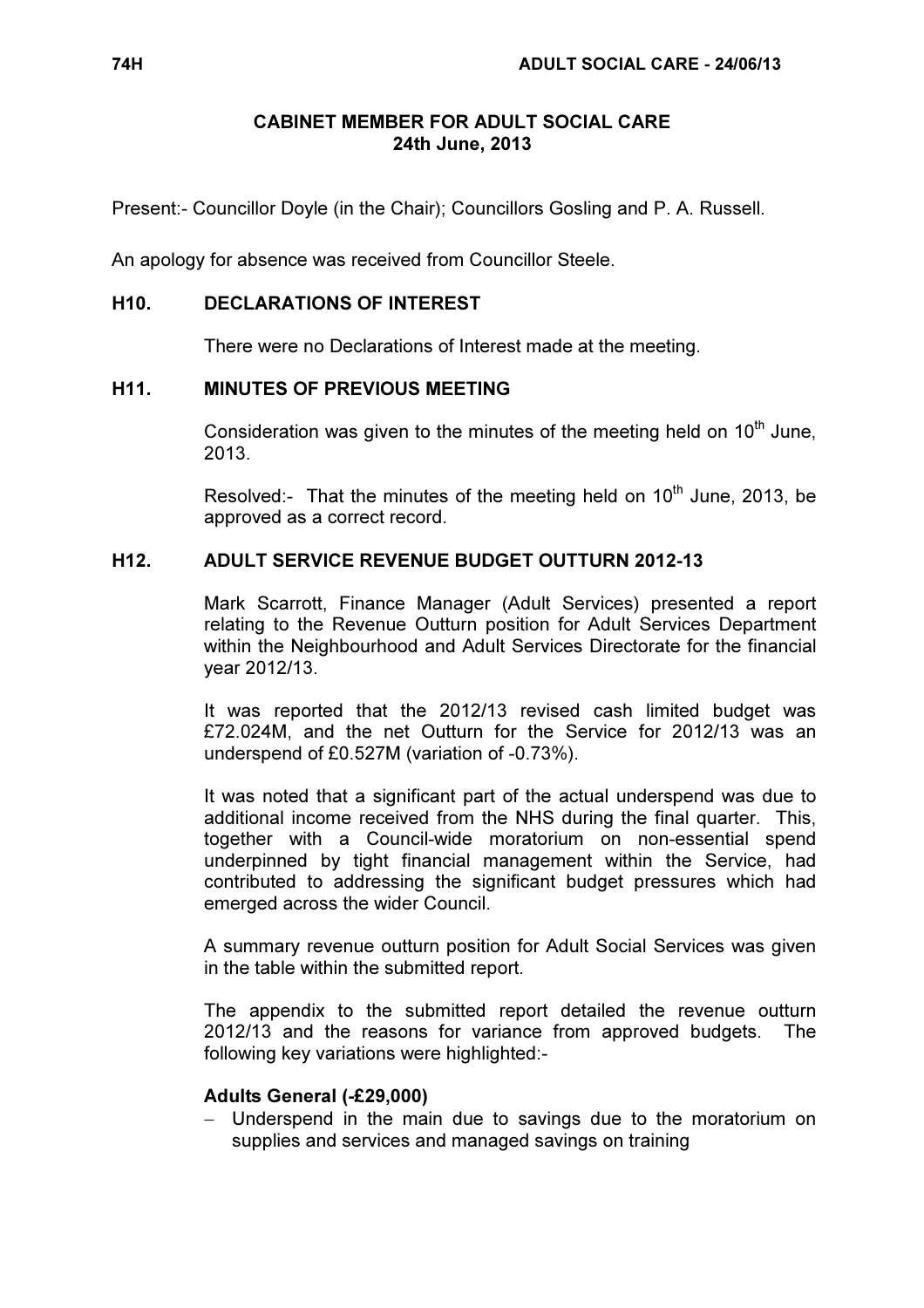## Older People's Services (-£761,000)

- − Additional income Winter Pressures funding received from the NHS in the last quarter
- − Vacancies due to Service reviews and difficulty in recruiting within Social Work Teams, Day Care, Transport, Extra Care Housing, Residential Care and Locality Services
- − Impact of moratorium on non-essential spend within Day Care resulted in an underspend
- − Slippage in developing services for Dementia clients, underspend on Independent Residential and Nursing Care due to less than budgeted for clients
- − Slippage in carers' breaks
- − Review of Care Enabling Service and Sitting Service resulted in underspend but increased activity for Independent Home Care in the final quarter had resulted in an overspend
- − Overall overspends on Rothercare due to slippage in Service review and Assistive Technology equipment
- − Underspends reduced by pressures on Direct Payments

## Learning Disabilities (-£753,000)

- − Main overspend in independent sector Residential Care as a result of an increase in the number of clients including higher average cost of care packages together with loss of income from Health
- − Recurrent pressures on Day Care transport
- − Under-recovery of income from charges reduced by vacant posts within inhouse day centres pending final outcome of review
- − Demand for Direct Payments
- − New high cost placements in Independent Day Care and Community Support
- − Overspends reduced by underspend in Supported Living Schemes due to additional Continuing Health Care income

## Mental Health Services (-£58,000)

- − Continued increase in uptake on Direct Payments
- − Savings on Community Support budgets
- − Minor underspends on supplies and services

# Physical and Sensory Disabilities (-£271,000)

- − Slippage on new investments to provide alternatives to residential care
- − Underspend on equipment and minor adaptations
- − Additional Winter Pressures funding, vacancies and savings on supplies and services
- − Increase in demand for Direct Payments

## Adult Safeguarding (-£19,000)

− Vacant posts plus additional fee income from Court of Protection